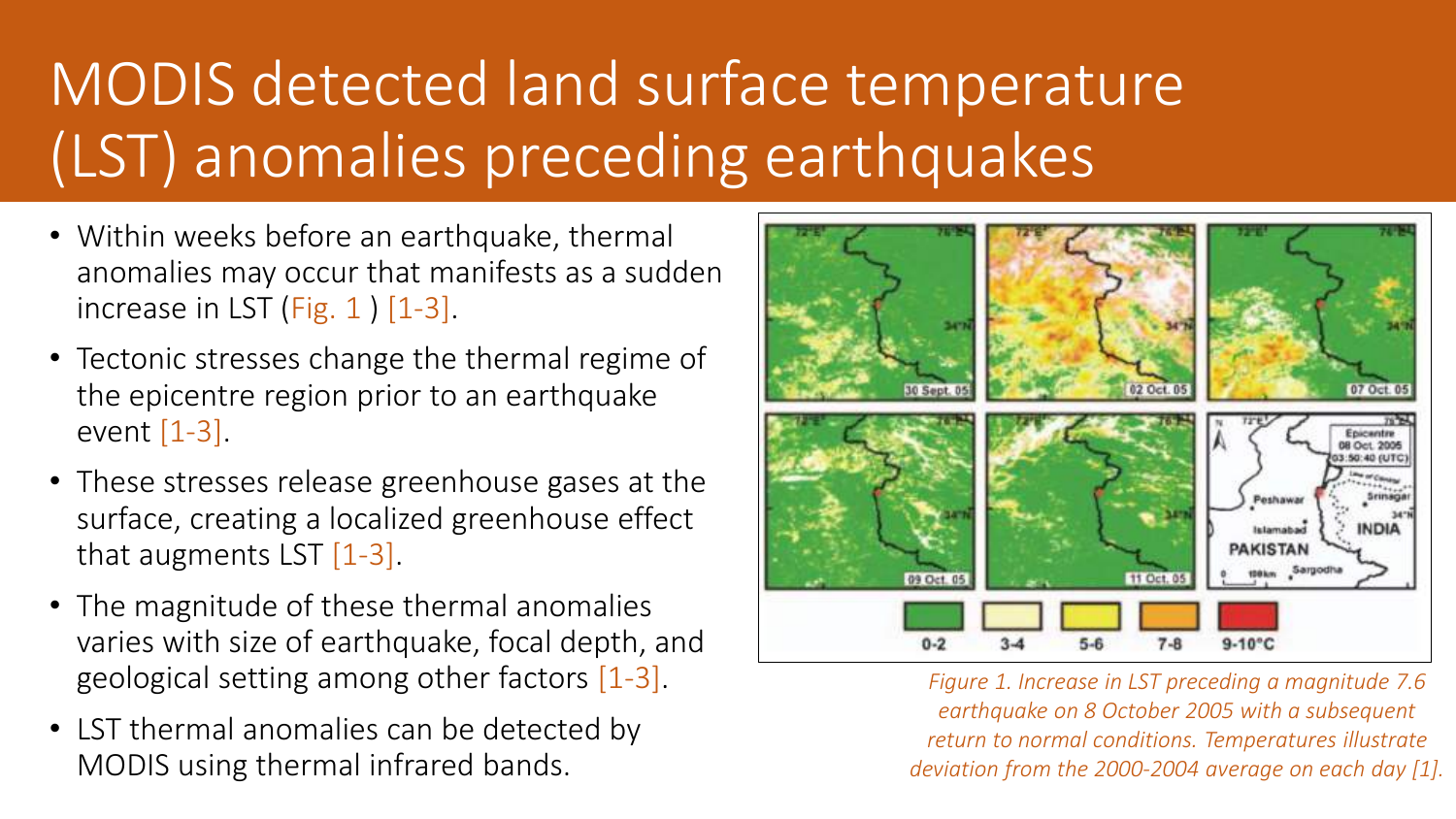## MODIS data

#### *Table 1. MODIS LST&E band information.*

| Application         | <b>Band</b> | <b>Bandwidth (nm)</b> | Pixel size (m) |
|---------------------|-------------|-----------------------|----------------|
| Cloud<br>Properties | 29          | $8.40 - 8.70$         |                |
| Cloud/Surface       | 31          | $10.78 - 11.28$       | 1000           |
| Temperature         | 32          | $11.77 - 12.27$       |                |



- MODIS data includes a preprocessed Land Surface Temperature and Emissivity (LST&E) product than can be used to map land surface temperatures (Fig. 2) [4-5].
- The algorithm calculating LST&E uses the three thermal infrared bands: 29, 31, and 32 (Table 1) [4].
- Temperatures are derived in the Kelvin scale at 1 K accuracy [4].

*Figure 2. Average LST over January 2022 [5].*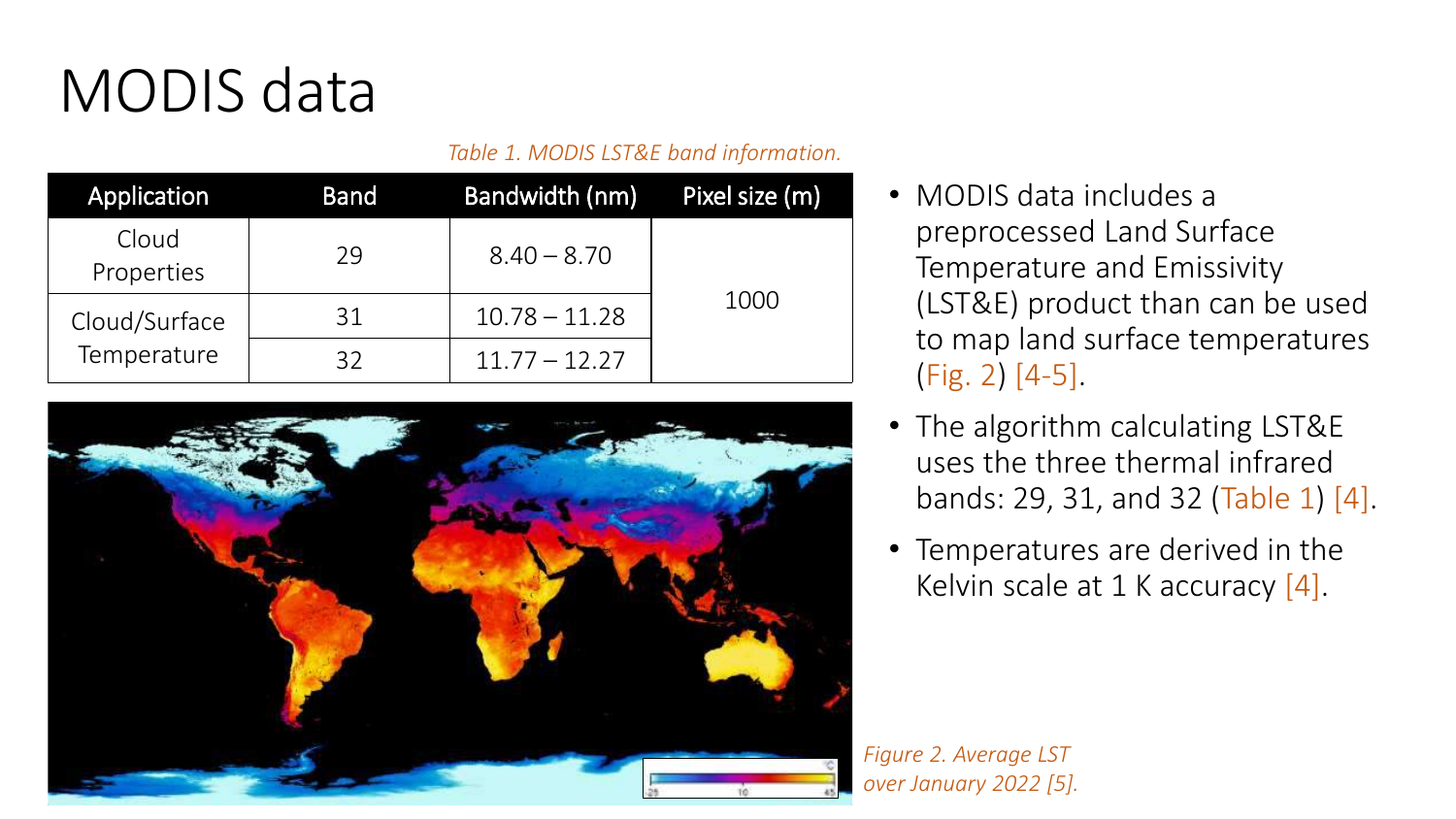# Applications

- Fig. 4 reveals a gradual increase in LST preceding the magnitude 6.0 earthquake on 4 June 2000 in Kharan, Pakistan with a subsequent return to normal conditions [3].
- Found significant LST anomalies within the two weeks prior to the main earthquake (Figs. 3-4) [3].
- Results are promising and implementation of this monitoring technology may help forecast potential earthquakes in the future.

*Figure 3. Maps of LST thermal anomalies preceding earthquake [3].*

*after earthquake [3].*

28/04/2000



18/05/2000

ur42<del>0</del>

 $1 - 2\sigma$ 

27/06/2000

07/08/2000

Days